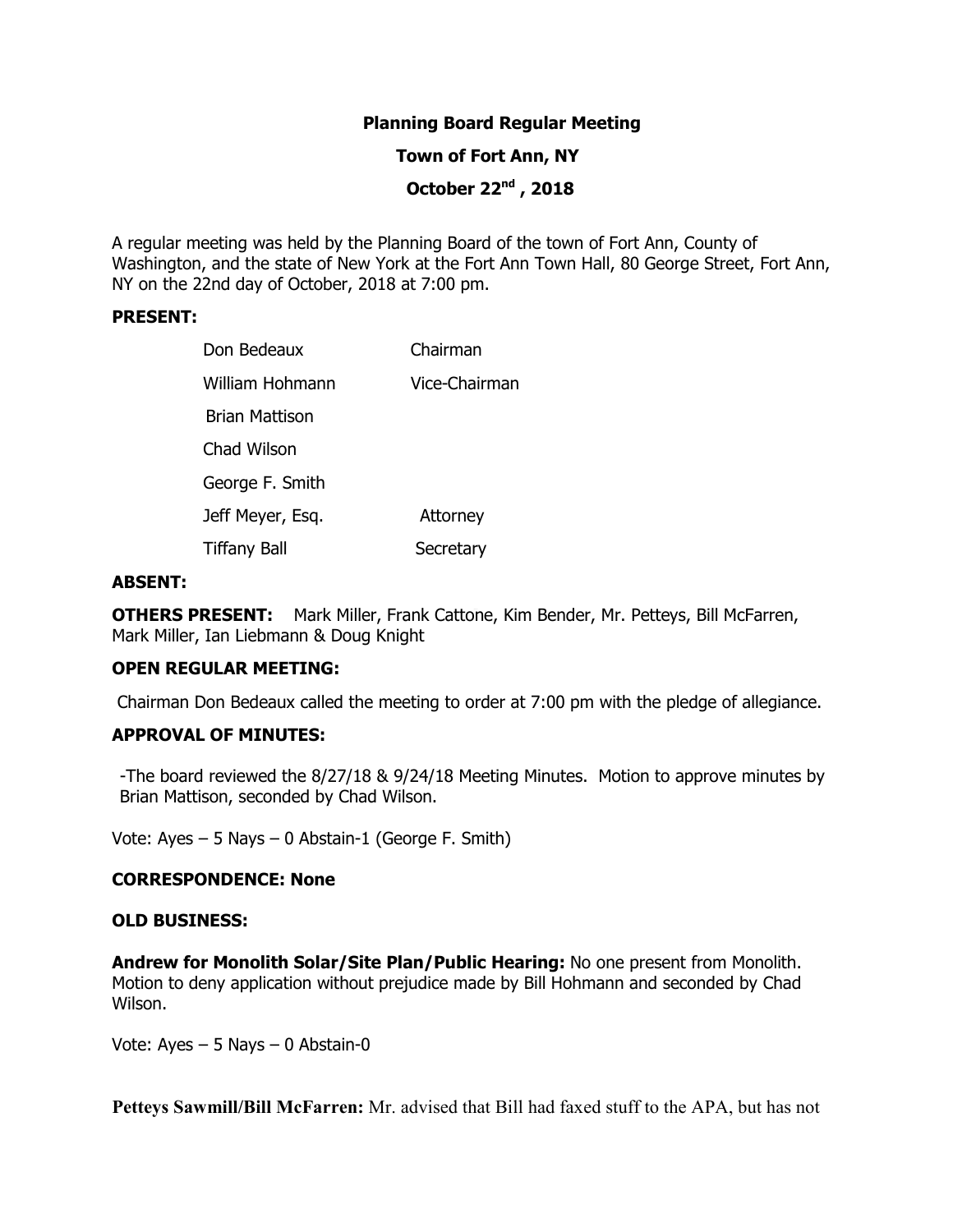gotten any response. Attorney Jeff Meyer asked when exactly the information had been faxed and went on to explain that he called APA in the middle of September and was advised by them that they had not received anything from Bill McFarren as of yet. Mr. Petteys said that it was sent in recently and explained that he had court with Mr. Clark and it had been postponed to give the APA more time to make a decision and send the documentation.

Don Bedeaux: "A lot has been cleaned up but he still has work going on."

Mr. Petteys: "Is it against the law for him to fix a vehicle, change his oil etc? He isn't an actual garage for hire. He is only working on his own fleet of vehicles."

Jeff Meyer: "In order to operate a business, it requires that a site plan approval be received. Even the storage of ehicles used to operate said business would require a site plan approval." Mr. Petteys: "This will be the  $3<sup>rd</sup>$  permit for the same property."

Jeff Meyer: "If this were an approved site plan originally and a business moved out, a  $2<sup>nd</sup>$ business with a similar business footprint would ot need a new site plan, but this has no previous approvals."

Mark Miller: "I just spoke with Bill recently and told him to call the APA, that we have nothing."

Mr. Petteys: "He told me tonight that APA has it now."

Jeff Meyer: "Property owner is technically responsible ultimately. The only thing that can be done is evict the tenant or he has to comply with our requests."

Don Bedeaux: "We can give him until next month. He needs a letter depicting everything he hopes to do on site. This must be brought to November Meeting."

# **NEW BUSINESS:**

**Ian Liebman**: Don asked Mr. Liebman if he was just looking to separate lots to which Mr. Liebman went on to explain that he has one large parcel of 18.55 acres that he is just looking to divide into 2 parcels because he doesn't need that big of a plot of land, and would ultimately like to sell the 2<sup>nd</sup> lot. Brian Mattison asked Mr. Liebman to further explain the distance between the line and the house. Ian Liebman: "At narrowest, about 65 feet, the reason I'd like to have that line is because it leaves the new owner a good 2 to 2.5 acres of grassy flat space to build on and enjoy."

Motion to set up public hearing made by Bill Hohmann and seconded by Brian Mattison.

Vote: Ayes – 5 Nays – 0 Abstain – 0

**Kim Bender:** Ms. Bender explained that she has 2 lots, 2 deeds that she would like to separate after having them combined to one parcel ID years ago for tax assessment purposes. Kim explained that she had previously requested lot line changes, received approval but never filed the changes. Attorney Jeff Meyer recommended that the board adopt a resolution regarding the property being exempt from public hearing. Bill Hohmann made motion to make it exempt if nothing has changed and revert it to original description ins 2005. Brian Mattison seconded.

"SUBDIVISION – Kim Bender, owner of 3359 & 3363 Travis Point Way, Town of Fort Ann, is applying for a determination relative to the subdivision of her existing property. The two lots were separately acquired with separate and distinct descriptions. The lots were later merged through the assessor for property tax purposes. ON A MOTION BY Mr. Hohmann, seconded by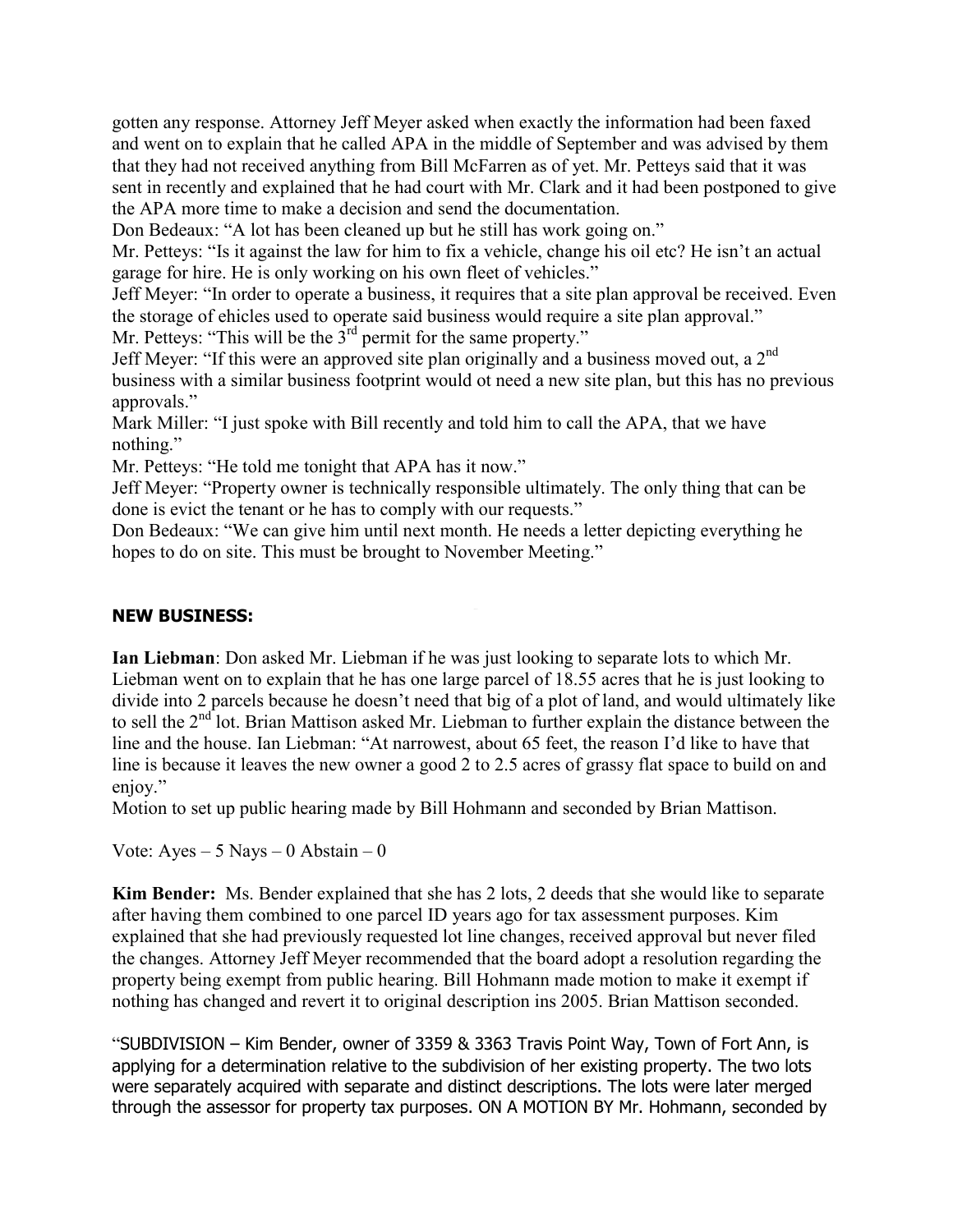Mr. Mr. Mattison, based on all of the evidence and materials submitted by the Applicant the subdivision is exempt from the subdivision law as a pre-existing subdivision."

# **Doug Knight Sawmill PUBLIC HEARING:**

Don Bedeaux opened public hearing and asked Doug to explain to the public what he is looking to do.

Doug Knight: " I cut big wood into small wood, I am a sawmill."

Don Bedaux: "Are you working 6 or 7 days per week?"

Doug Knight: "Not cutting."

Frank Catone: "I believe that this oly affects he and I. The way the property sits, I can hear every cut and it runs right through out the house. Can I play a recording from our livingroom?" Don Bedeaux: "Sure"

Doug Knight: " That sounds a lot closer than 1200 feet away, is there a video to go with it?" Frank Catone: "Yes, I can gladly show it to you. I know that you're a nice guy, we don't wish you ill, I am like you; just trying to make a living. I work from home, I used to do conference calls outside etc. I can't do that anymore, you are ruining our lives 5 days a week sawing. The noise is unbearable. If you build a building maybe that will help, I don't know?"

Motion to close public hearing made by Bill Hohmann and seconded by Chad Wilson. Vote: Ayes-5 Nays-0 Abstain-0

Doug Knight: "I think it's going to get better, I mean we are in a field but I need a place to live. That's why I am building a house first. We will be building a pole barn for winter and will put insulation in for noise etc. The noise actually really bothers me too so I do understand where Frank is coming from."

Bill Hohmann:" He can keep the same hours until the building is built and we see how it changes things. You can continue to operate on previously agreed upon days and hours and you have 1 year to comply with building and sound mitigation."

Jeff Meyer read Environmental Assessment Form and Bill Hohmann made negative declaration, Brian Mattison seconded.

Vote: Ayes-5 Nays-0 Abstain-0

Motion to approve site plan application in 2 phases  $1<sup>st</sup>$  phase being to operate and  $2<sup>nd</sup>$  phase being building, blueprint specs and sound mitigation within 1 year. Chad Wilson seconded.

Vote: Ayes-5 Nays-0 Abstain-0

# **Brian Mattison made motion to close meeting at 7:50, Chad Wilson Seconded**

Vote: Ayes-4 Nays-0 Abstain-0

Tiffany A. Ball